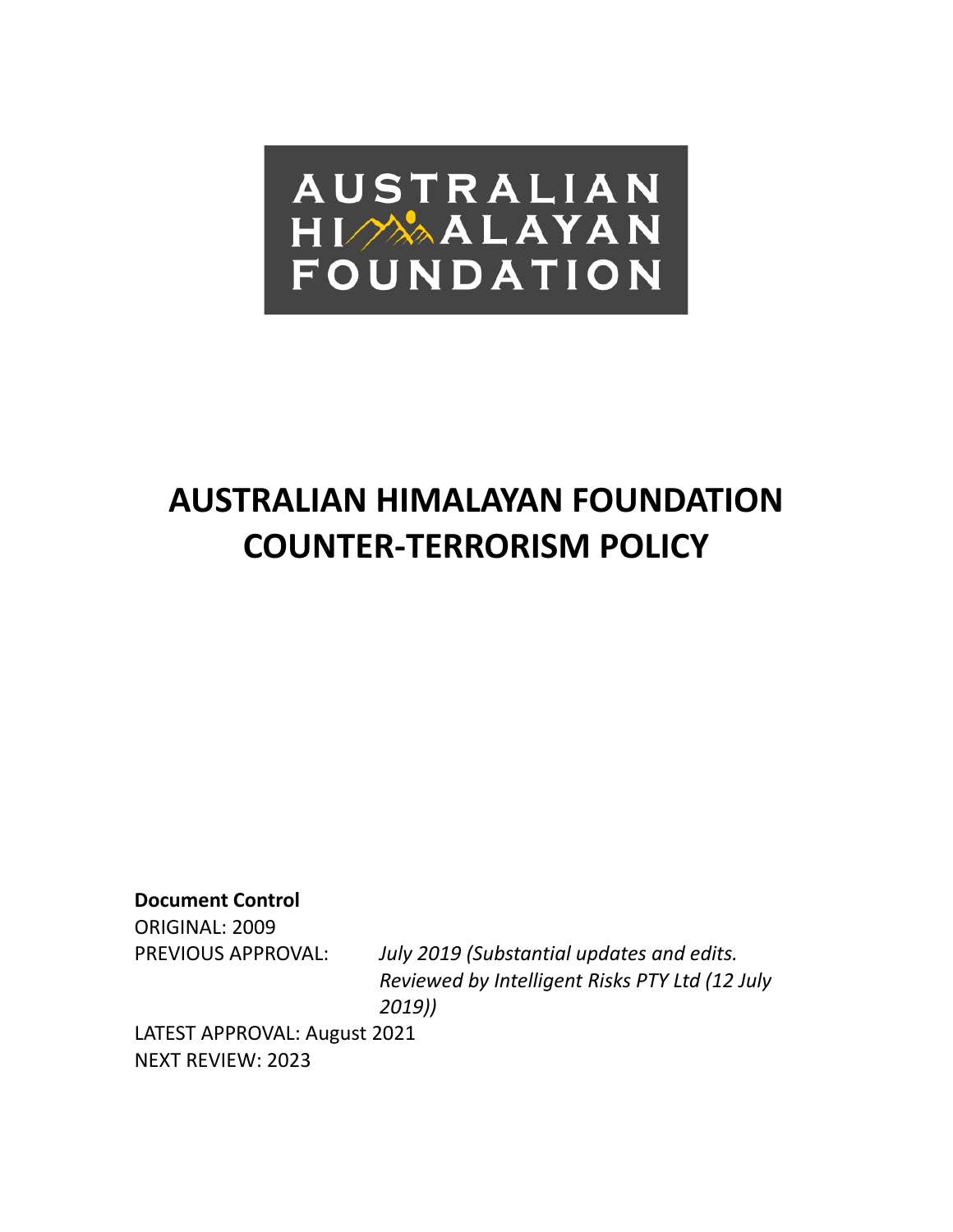# **1. INTRODUCTION**

It is incumbent upon all those involved in managing and implementing AHF-supported projects to make all reasonable efforts to ensure that funds and resources are not used to support any terrorist or criminal activities.

This policy is to be read in conjunction with:

- *●* AHF Risk Management Framework
- *● AHF Fraud and Anti-Corruption Policy*
- *● AHF Complaints and Whistleblowing Policy*
- *● AHF Financial Management Policies*
- *● AHF International Program Manual*

# **2. PURPOSE**

The purpose of the *AHF Counter-Terrorism Policy* is to promote awareness and prevention of the support of terrorism and money laundering. Specifically, the policy seeks to prevent, detect and deter the deliberate or unknowing facilitation or support of any terrorist groups and organisations, or of any individuals associated with terrorism and/or organised crime.

AHF recognises its obligations under Australian and international laws, and resolves to put in place policies and procedures to:

- Prevent any of our assets, tangible and intangible, from being utilised by entities recognised as terrorists, or involved in criminal activity;
- Ensure our partnerships explicitly represent our mutual condemnation of terrorism or criminal activity.

# **3. SCOPE**

This Policy applies to all AHF personnel including Board, employees, volunteers, consultants and other representatives, as well as in-country partners and affiliates. It also applies to individuals or groups engaged on a short-term basis by AHF and its partners.

Prevention of terrorism and financial wrongdoing is applicable in AHF operations and programs in Australia, as well as in all AHF activities overseas.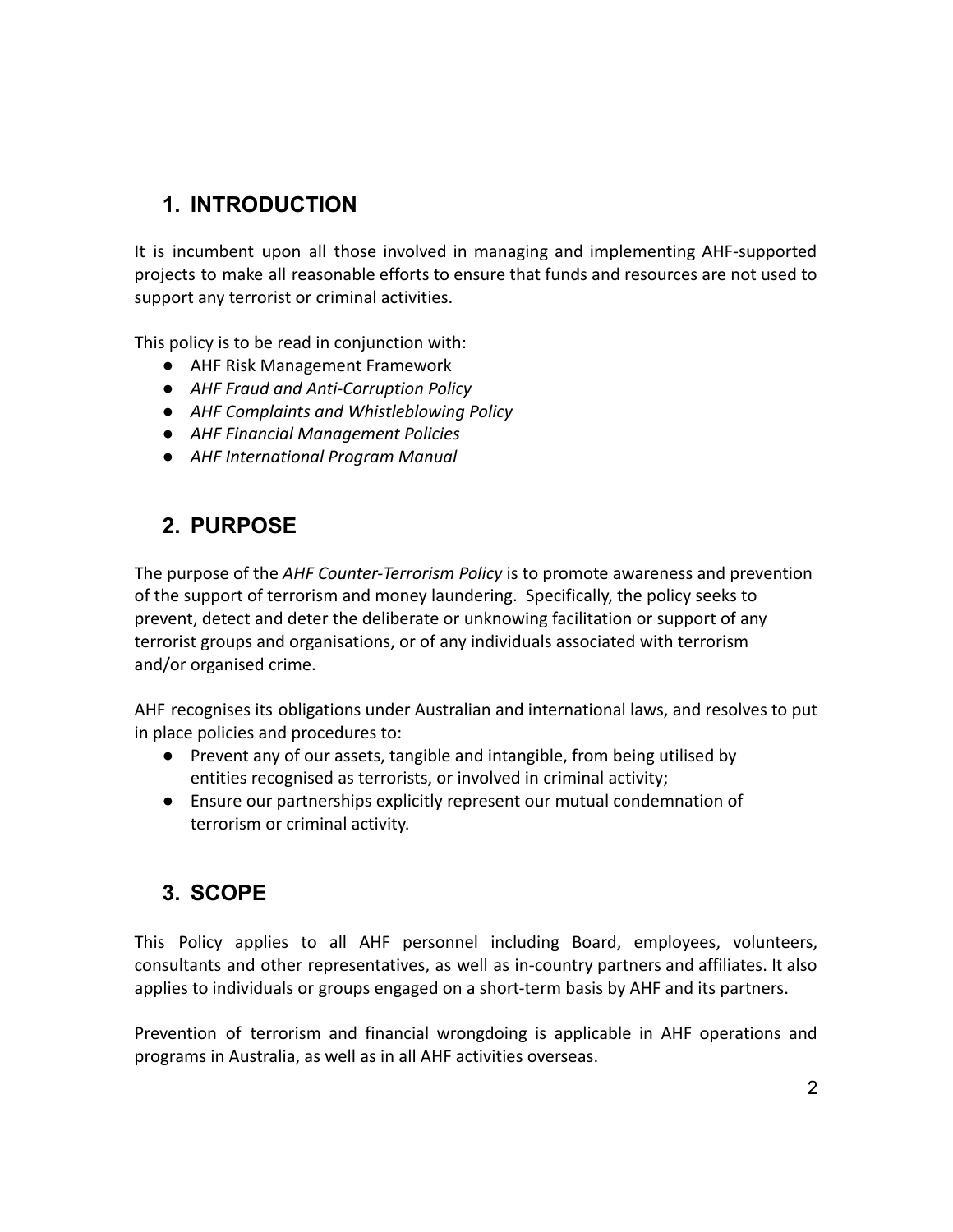# **4. PRINCIPLES**

- a. AHF has a zero-tolerance policy towards any association with terrorism and organised crime. AHF will ensure:
	- Funds are not provided directly or indirectly to individuals or organisations associated with terrorism and/or organised crime.
	- All individuals or organisations involved in implementing or facilitating projects on behalf of AHF are in no way associated directly or indirectly with organisations or individuals associated with terrorism and/or organised crime.
	- All individuals and organisations involved in implementing or facilitating AHF projects and activities, and the actual project activities, general practice and functionality of AHF will fully comply with the relevant laws, regulations and policies of Australia and the countries in which AHF operates.
	- Any Australian Government donor is immediately informed of any breach of this policy and, if appropriate or required, the national security hotline and the Australian Federal Police (AFP) will also be informed.
- b. AHF requires all its project partner organisations to work closely with the AHF to comply with Australia's counter-terrorism laws and policies.

# **5. GUIDELINES**

## **5.1 Organisation-wide risk management**

AHF has an organisation-wide risk management framework. Terrorism risks are included in this framework. All risks are tracked on a risk register and any risks rated as *Medium* and above have risk mitigation plans and are regularly monitored. Any *High* (or above) risks are reviewed at each Finance and Governance Advisory Committee meeting and reported to the Board quarterly.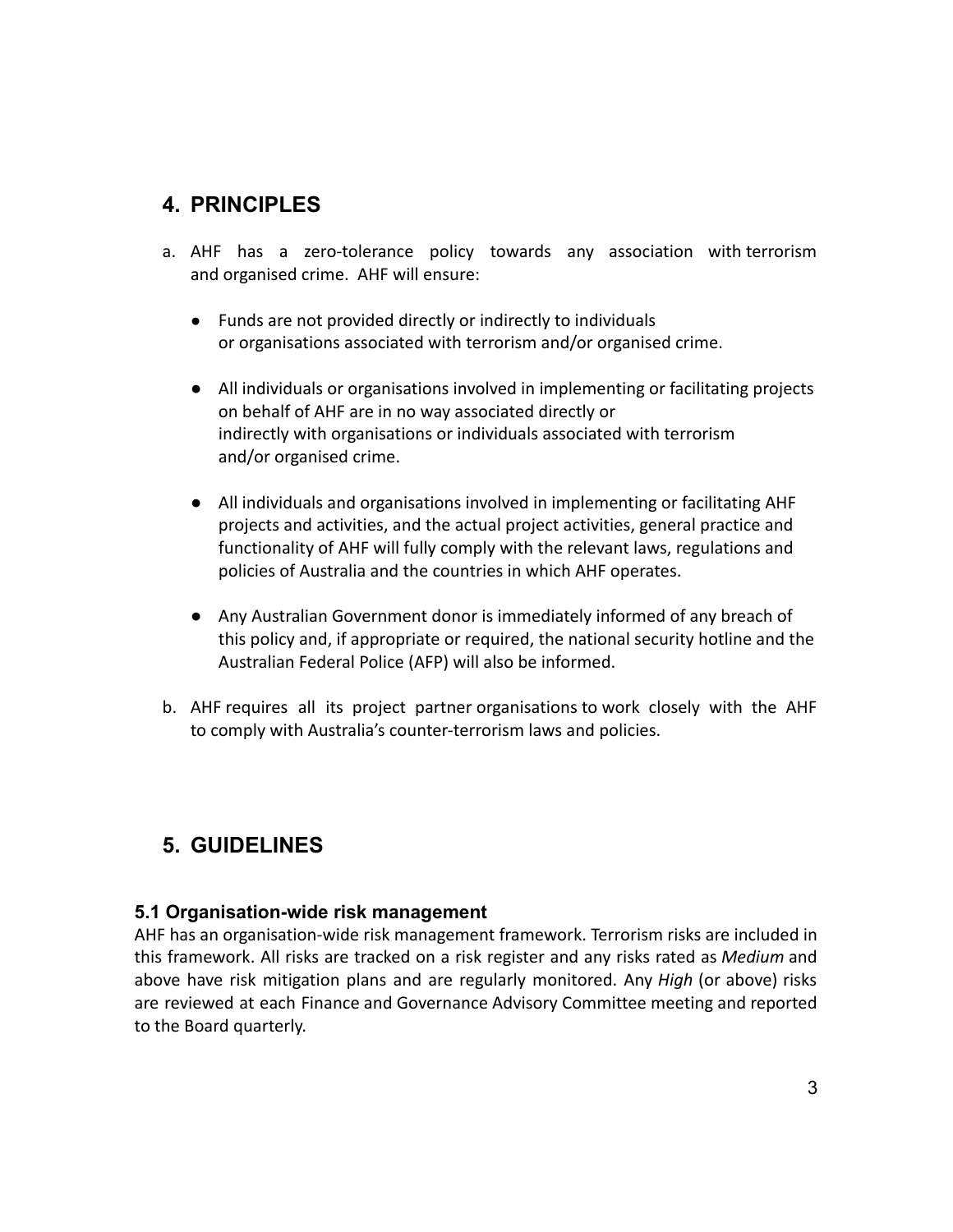### **5.2. Human Resources**

#### *5.2.1 Safe Recruitment Practices*

AHF will be vigilant in the recruitment and selection of all personnel (employees, interns, volunteers, consultants and others who may be engaged with AHF) to ensure due diligence in line with this policy.

Recruitment processes must follow AHF's Employee Handbook and AHF recruitment procedures, including:

- At least two professional reference checks for new employees.
- Police clearance checks (Australian Federal Police criminal record check, and any employee or Director who is a citizen of another country, or has lived in another country for 12 months or more in the past five years).
- Checking employees and Directors against DFAT's consolidated list and other national security lists prior to being employed and at least annually thereafter.
- All AHF personnel sign and adhere to AHF's Code of Conduct (which includes a clause on terrorism and criminal conduct).

In-country partners will undertake appropriate staff security clearances and screening procedures.

#### *5.2.2 Induction and training*

All employees and international volunteers will be made aware of the *AHF Counter-Terrorism Policy* and procedures, and their obligations including reporting procedures.

Refresher training sessions will be delivered to staff every two years or more regularly if government requirements change or if this AHF policy is subject to any significant revision.

## **5.3 Risk management of delivery partners and projects**

AHF partner organisations must use their best endeavours to ensure that AHF funds, including funds used in sub‐contracts, do not provide direct or indirect support or resources to terrorist organisations and individuals. AHF partner organisations must comply with all relevant laws, policies and regulations in Australia and in their home country in relation to: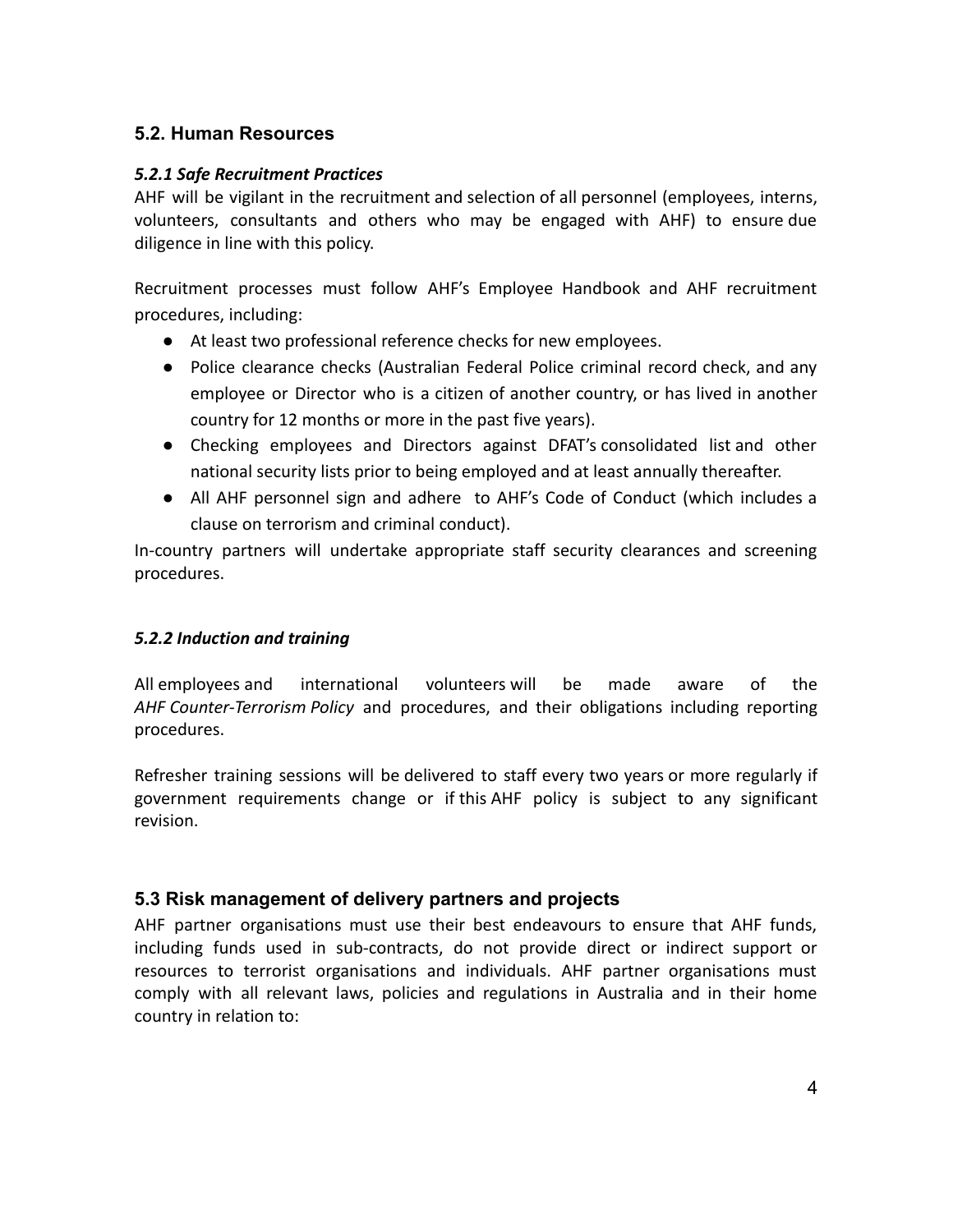- **●** The proscription against providing direct or indirect support or resources to organisations and individuals associated with terrorism
- **●** Corrupt practices, in particular the bribery of public and foreign officials
- **●** Money laundering
- Violation of financial sanctions imposed by the Australian Government

## **5.3.1 Due diligence**

Prior to working with a partner, AHF will conduct a due diligence process and ensure all partners' board members, senior employees (such as organisation management staff), key project staff, all AHF-funded staff, and volunteers working in executive or program management positions on the AHF-funded project will be checked against the *DFAT Consolidated List, National Security Australia list at:*

*[www.nationalsecurity.gov.au/Listedterroristorganisations;](http://www.nationalsecurity.gov.au/Listedterroristorganisations) and the World Bank List at: <https://projects.worldbank.org/en/projects-operations/procurement/debarred-firms>* and other DFAT requirements.

Once accepted as a partner, screening checks of these key personnel will be conducted annually or more frequently if the project risk profile changes. The processes for assessing the capacity of partners, selecting partners, and for ongoing partner checks are outlined in the *AHF International Program Manual* and in *AHF Procedures*.

Partners must be informed of AHF's requirements regarding counter-terrorism and money laundering. Partners must inform AHF of any changes to Board members, senior employees, key project staff, all AHF-funded staff, and volunteers working in executive or program management positions on the AHF-funded project. Partners must inform AHF of any change in project staff prior to formalising their recruitment. Screening checks will be conducted on any new personnel.

AHF also requires that partner organisations check third-party organisations that they will be working with on any AHF-funded project, including contractors and consultants. They are required to formally acknowledge and accept this requirement and obligation in the Project Agreement which is the contractual arrangement between AHF and a partner entity for a project. AHF can support the Associate to check third party organisations but will require the Associate to provide details prior to engaging the third party organisation. Relevant training will be provided to partners as required.

Terrorism and money laundering risk management considerations will be included at all levels of project cycle management including project design, appraisal, monitoring, evaluation and reporting.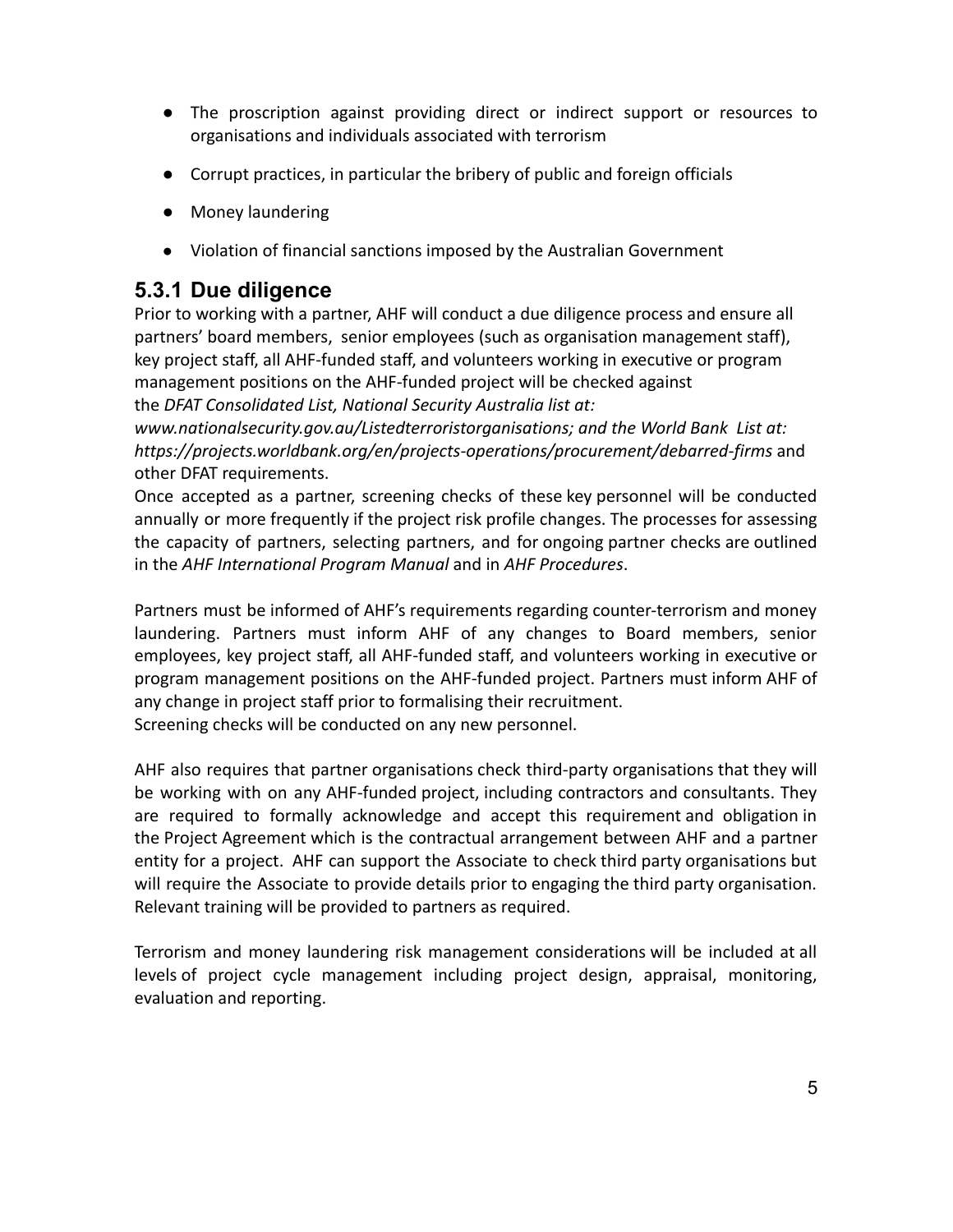## **5.4 Visits to international programs**

In addition to employees conducting monitoring visits, AHF programs are occasionally visited by Board or Committee members, contractors, consultants, volunteers and other representatives. Due diligence checks (such as AFP checks for Australian citizens, a legal equivalent for citizens of other countries or, when not available, a statutory declaration declaring they are not or have not been a member of a group or organisation involved in criminal activities) will be conducted prior to visits being undertaken and all visitors will also be requested to sign the *AHF Code of Conduct*.

Other visitors who may be supporting AHF through fundraising, volunteering or trekking (organised by AHF or by third parties) must adhere to and follow *"AHF Guidelines for fundraising/ volunteer trekkers"*.

AHF program employees and volunteers visiting the international program must be briefed on terrorism risks, criminal risks and general personal security risks to themselves in the Himalayan region in which the Foundation operates.

AHF personnel will also maintain contact with the Australian Embassy in the relevant country to ensure appropriate advice and interactions can occur on these matters.

#### **5.5 Communications and data risk management**

AHF will ensure all digital and online systems, software, storage and data (including project, financial, management and personal information) are appropriately secure to be protected from cyber-attacks.

AHF's communication, both internally and externally, will not contravene the *AHF Policy on Counter-Terrorism.*

#### **5.6 Reporting obligations regarding any suspected breach of this Policy**

All AHF personnel, including partner organisations, must immediately report:

- any suspected or actual terrorist and/or criminal threat or activity by:
	- o AHF personnel, including employees, volunteers, consultants, contractors, donors or members of the Board; and
	- o personnel of any AHF partner organisation.
- any report made by anyone relating to suspected terrorist and/or criminal threat or activity or policy non-compliance by AHF personnel or personnel of an AHF partner organisation.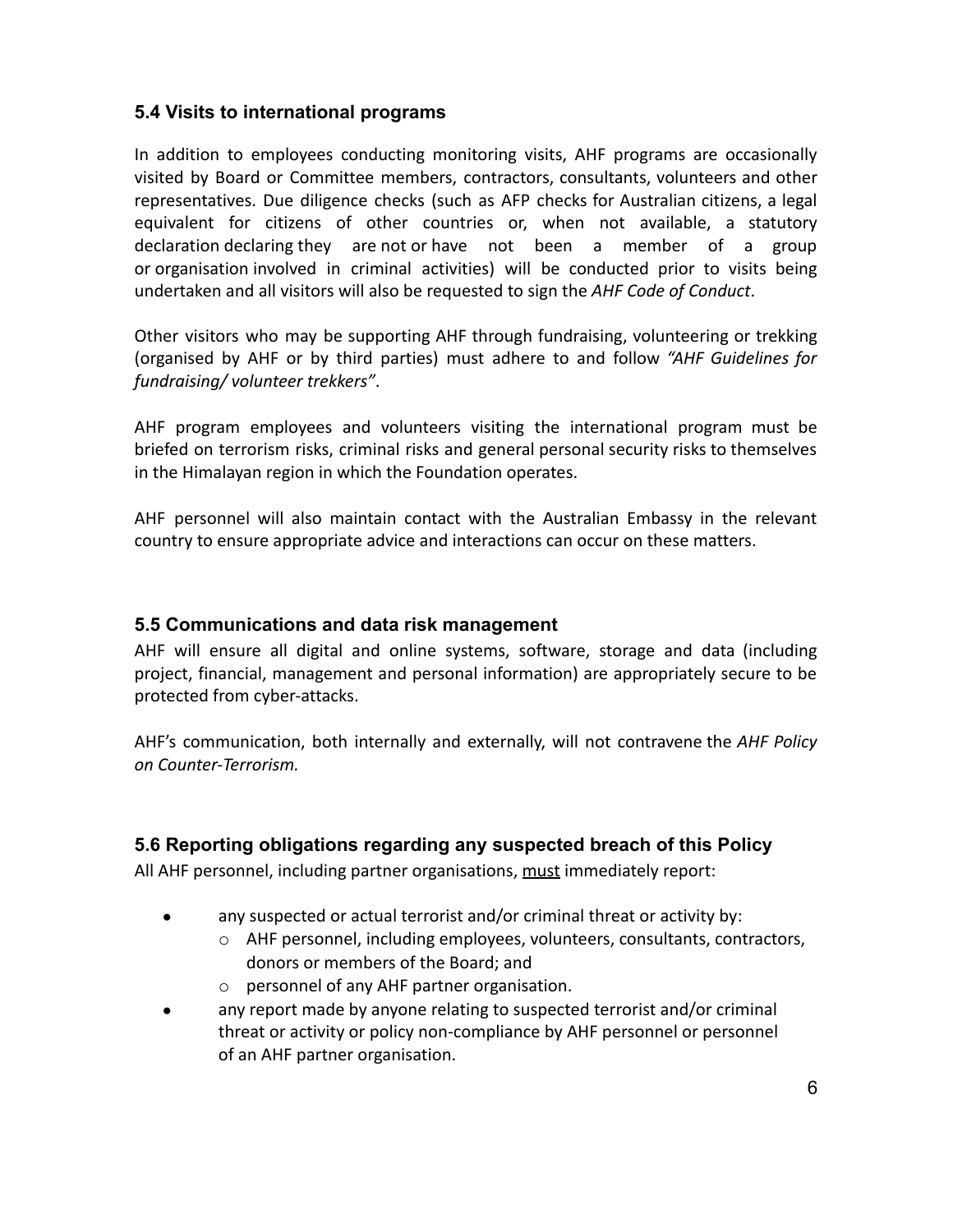It is the responsibility of personnel to promptly report a breach, not to investigate it.

## **5.7 Incident reporting and handling**

Any actual or suspected incident of fraud, terrorist or criminal behaviour should be reported to the AHF CEO at first instance. If the CEO is implicated in any suspected financial wrongdoing or other malfeasance then the matter should be reported directly to the AHF Chair. See AHF Complaints and Whistleblowing Policy (on AHF website) or the Contact details in Annex B of this policy.

All suspected, detected or actual instances of terrorism will be treated as a Serious Incident and follow reporting and investigation procedures as outlined in AHF Complaints and Whistleblowing Policy (and annexes).

Reports can be made anonymously - using AHF's Complaints form on AHF's website or by post. However anonymous reports that lack specific details will be reviewed, but may not be pursued further if insufficient supporting material is included.

AHF will treat all concerns raised seriously and ensure that all parties are treated fairly, and the principles of natural justice will be taken into account. All reports will be handled professionally, confidentially and efficiently.

Any person who reports terrorist or criminal behaviour shall not be penalised for raising a concern of this nature. AHF upholds whistleblowing protection laws as per the Whistleblowing section of AHF Complaints and Whistleblowing Policy.

AHF will report any suspected or actual terrorist threat or activity to the national security hotline, the Australian Federal Police and to DFAT if the matter relates directly or indirectly to DFAT funding.

# **6. ROLES AND RESPONSIBILITIES**

All personnel are responsible for:

- ensuring they are familiar with and comply with this policy;
- conducting themselves with integrity and avoiding terrorism activity and financial wrongdoing of any kind;
- demonstrating awareness of prevention of terrorism and/or financial wrongdoing practices; and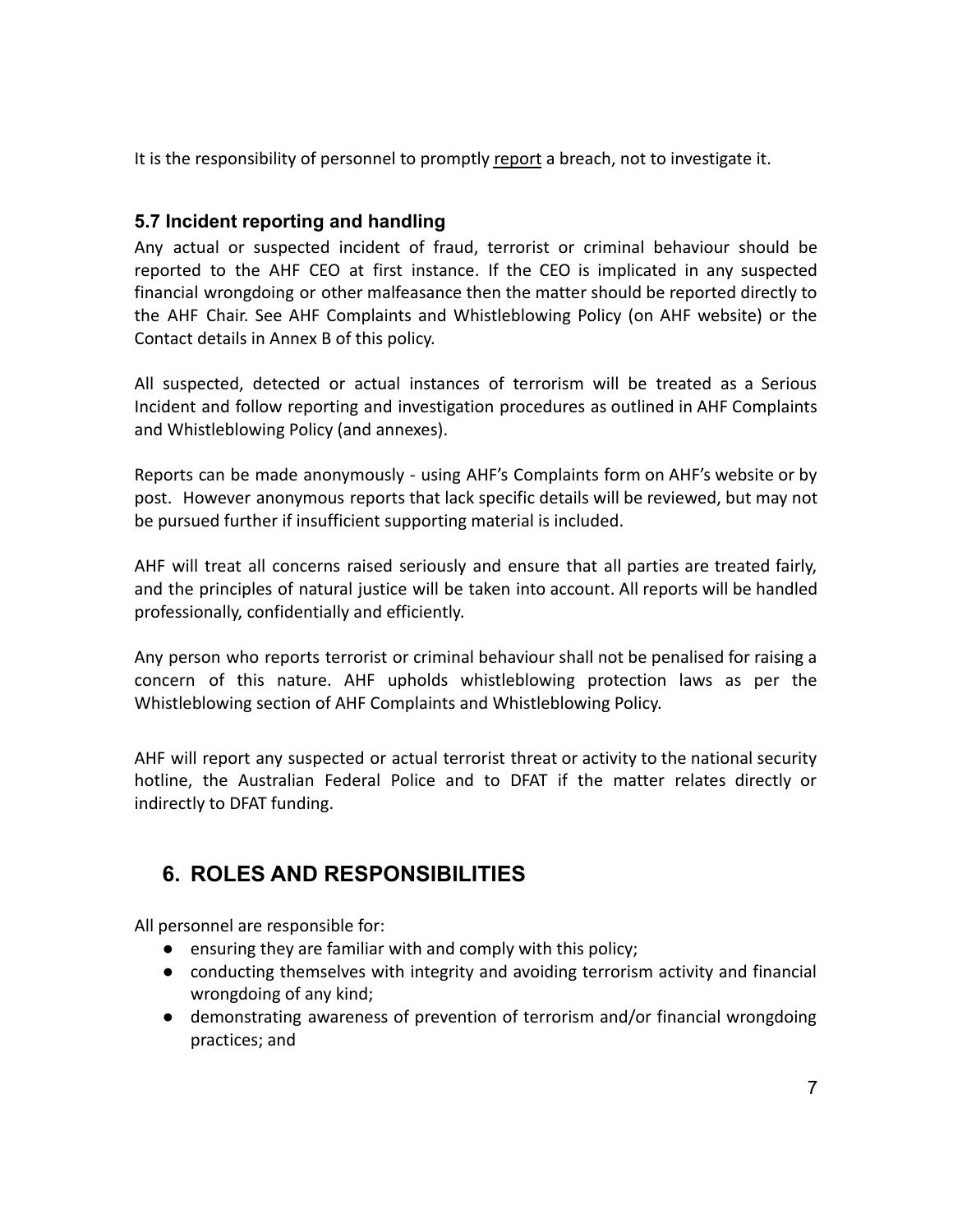● reporting any allegation, suspicion and cases of terrorism and/or financial wrongdoing as soon as possible in line with this policy.

## **6.1 Board and CEO**

It is the ultimate responsibility of the Board to ensure that the AHF takes every precaution to prevent and detect financial wrongdoing and mitigate the risk of terrorism financing and money laundering in its areas of operations.

The Chief Executive Officer is responsible for ensuring that the internal control environment is effective.

## **6.2 Managers**

Managers may act as the first point of contact to receive information of a suspected terrorist and/or criminal threat or activity, and they will immediately report to the CEO. They are also responsible for ensuring that the counter-terrorism policy and procedures are understood and implemented by the employees, volunteers and other employees they supervise.

## **6.3 Employees**

All AHF program employees in Australia and overseas are responsible for ensuring that partners are compliant with AHF's risk-based approach to prevent any/all involvement with terrorism and money laundering, including checking project partners and ensuring partners in turn check third-party organisations they work with.

All other AHF employees are responsible for ensuring that programs and activities are compliant with AHF's risk-based approach to counter-terrorism and money laundering.

# **7. REVIEW OF POLICY**

The *AHF Counter-Terrorism Policy* will be formally reviewed every two years to assess its relevance and effectiveness and ensure it meets current standards and legislation including applicable criminal codes. The CEO will manage the review which will be reported to the Board and relevant employees and other stakeholders will be consulted in the process.

## **8. LEGISLATIVE AND REGULATORY FRAMEWORK**

- Anti Terrorism Act 1995 (Cth)
- Criminal Code Act 1995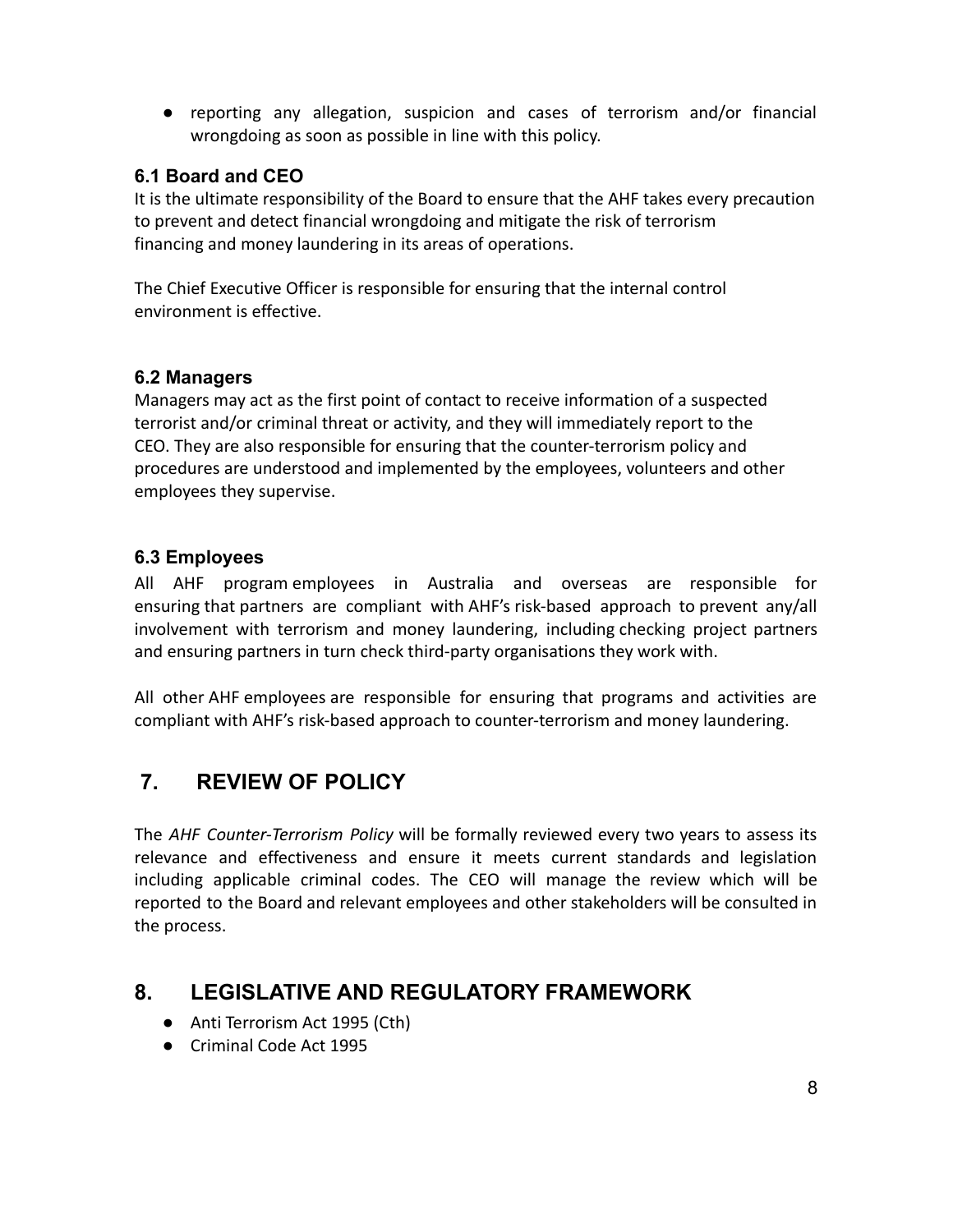- [Criminal Code Amendments](http://parlinfoweb.aph.gov.au/piweb/browse.aspx?path=Legislation%20%3E%20Old%20Bills%20%3E%20Criminal%20Code%20Amendment%20(Terrorism)%20Bill%202003) (Terrorism) Act 2003 & 2004
- Charter of the UN Act (Cth) 1945
- DFAT's Aid Programming Guide (2018)
- DFAT Terrorism Financing Risk Management Statement (2017)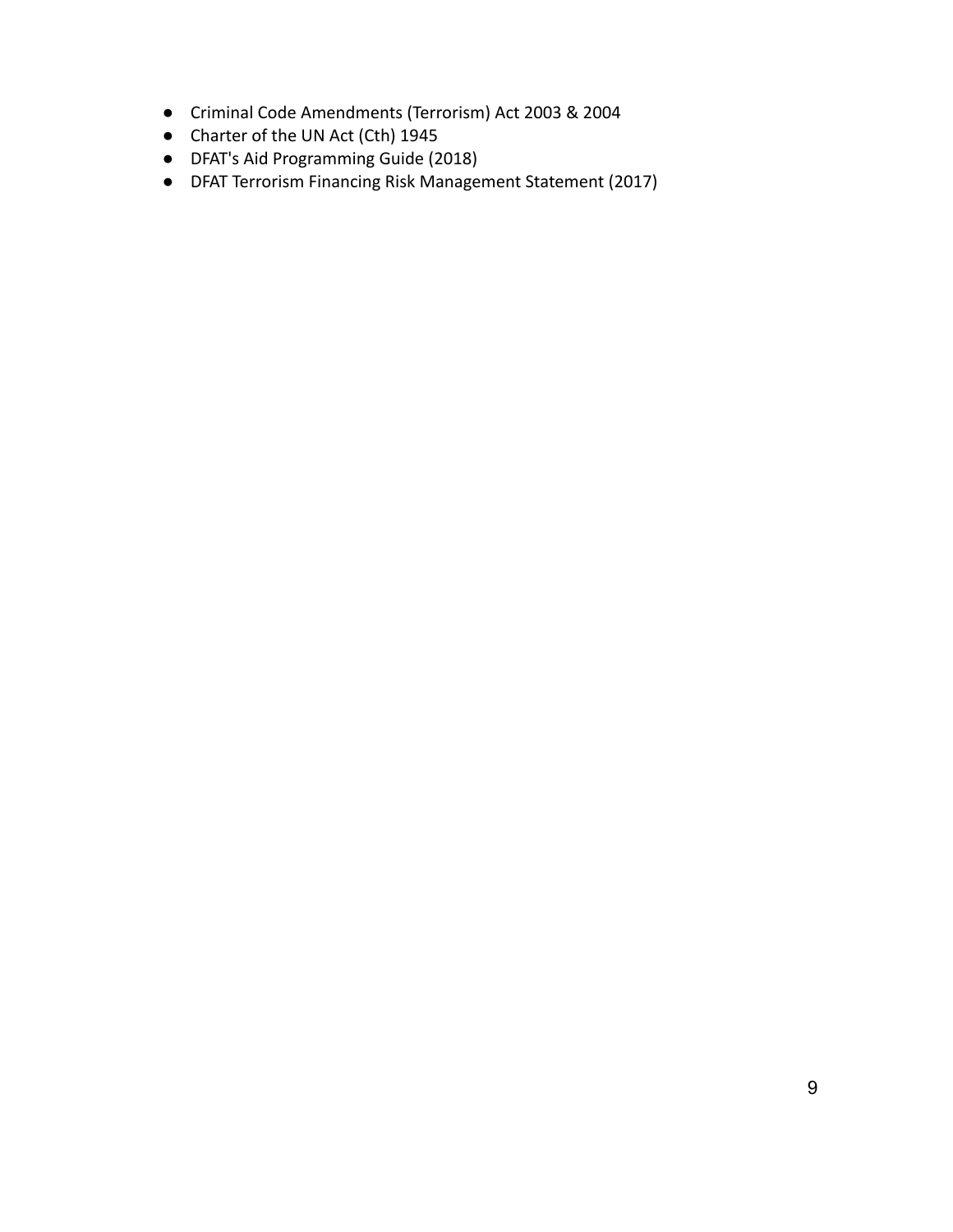#### **ANNEX A DEFINITION OF KEY TERMINOLOGY USED IN THIS DOCUMENT**

- *Bribery* the offering, promising, giving, accepting or soliciting of an advantage as an inducement for an action which is illegal, unethical or a breach of trust. Inducements can take the form of gifts, loans, fees, rewards or other advantages.
- *Corruption* the abuse of entrusted power for private gain.
- *Counter-terrorism* the practice, techniques and strategy used to combat or prevent terrorism.
- *Financial Wrongdoing* behaviour that is illegal or immoral with regards to financial transactions. Includes bribery, corruption, fraud, money-laundering, terrorism financing and violation of sanctions imposed by the Australian government.
- *Fraud* Dishonestly obtaining a benefit, or causing a loss, by deception or other means.
- *Money Laundering* the process of concealing the origin, ownership or destination of illegally or dishonestly obtained money and hiding it within legitimate economic activities to make them appear legal
- *Terrorism -* There is no universally accepted definition of 'terrorism'. Accordingly, AHF applies the term broadly to include (but not be limited to):
	- a) carrying out a 'terrorist act', being an action or threat of action which is done with the intention of advancing a political, religious or ideological cause and done by coercing or influencing by intimidation the government of the Commonwealth or a State, Territory or foreign country (or of part of a State, Territory or foreign country) or the public or a section of the public (including the public of a foreign country) (section 100.1 Criminal Code);
	- b) any and all activities of a 'terrorist organisation' (Criminal Code) or a 'proscribed person or entity' (Charter of UN Act), even where those activities might not otherwise constitute 'terrorist acts':
		- (i) a "terrorist organisation" is as an organisation that is directly or indirectly engaged in, preparing, planning, assisting in or fostering the doing of a terrorist act or an organisation listed on the Australian National Security List (section 102.1(1) of the Criminal Code); and
		- (ii) a 'proscribed person or entity' is a person, group of people or entity listed by the Minister in DFAT's Consolidated List or an entity proscribed in the regulations under the Charter of UN Act.